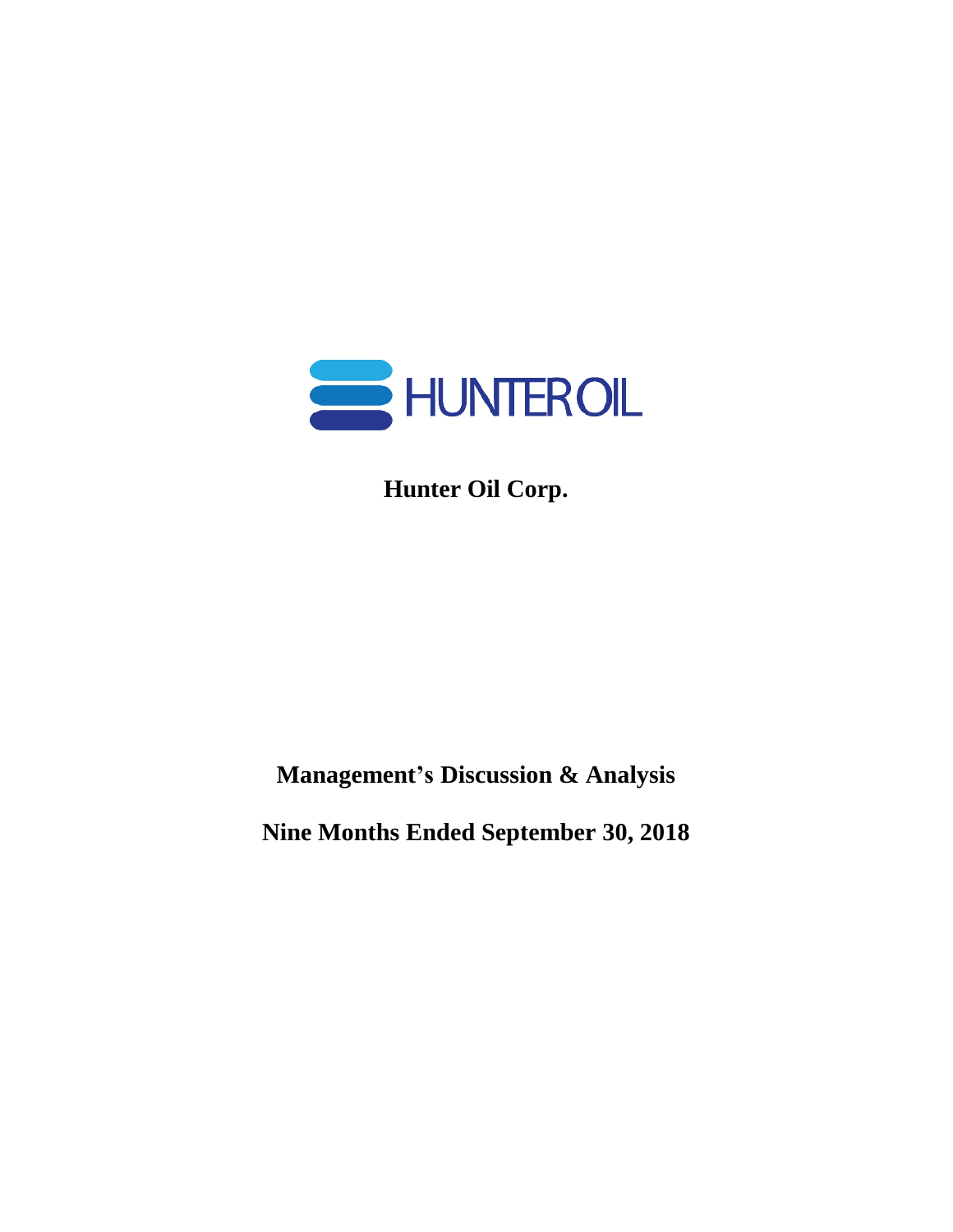## **DATE AND BASIS OF INFORMATION**

Hunter Oil Corp. (the "Company") is incorporated in British Columbia, Canada and is engaged in the business of acquiring and developing crude oil and natural gas properties. On August 31, 2018 the Company disposed of all of its business operations as discussed below. The Company is currently evaluating potential interests in oil and gas properties and other business opportunities in the oil and gas industry.

The Company's head office is located at Suite 940, 1040 West Georgia Street, Vancouver, British Columbia, V6E 4H1 Canada. Common shares of the Company are listed on the TSX Venture Exchange under the symbol "HOC" and quoted on the Over the Counter marketplace under the symbol "HOILF." Additional information relating to the Company can be found on the SEDAR website at [www.sedar.com.](http://www.sedar.com/)

Until August 31, 2018 the Company was engaged in the operation of crude oil and natural gas properties in the Permian Basin in eastern New Mexico, United States. On that date the Company closed a Purchase and Sale and Share Purchase Agreements with Pacific Energy Development Corp. ("Purchaser") in which certain subsidiaries of the Company sold (the "Transaction") substantially all the Company's oil and gas operations and related assets (the "Assets") located in the Permian Basin, eastern New Mexico. The Purchaser also agreed to assume all retirement obligations associated with the Assets.

The Company is actively seeking to locate, evaluate and where advisable negotiate to acquire interests in oil and gas properties, or pursue other business opportunities in the oil and gas industry. There is no guarantee that the Company will be able to identify suitable oil and gas prospects, or that the Company will be able to negotiate acceptable terms for any prospects that it identifies. The TSX Venture Exchange may transfer the Company to the NEX, a separate board of the Exchange, if the Company fails to meet ongoing minimum listing requirements.

## **Liquidity and Going Concern**

These unaudited interim condensed consolidated financial statements are prepared on the basis that the Company will continue to operate as a going concern, which assumes that the Company will be able to realize its assets and discharge its liabilities in the normal course of business for the twelve-month period following the date of these consolidated financial statements. The Company has an accumulated deficit of \$119.0 million and a working capital of \$1.9 million as at September 30, 2018.

Although the Company has no current operations nor remaining assets, the board of directors is actively seeking a transaction(s) whereby it will continue as a going concern. Therefore, these financial statements are presented on a going concern basis of accounting.

The unaudited interim condensed consolidated financial statements do not reflect the adjustments to the carrying values of assets and liabilities and the reported expenses and balance sheet classifications that would be necessary were the going concern assumption deemed to be inappropriate. These adjustments could be material.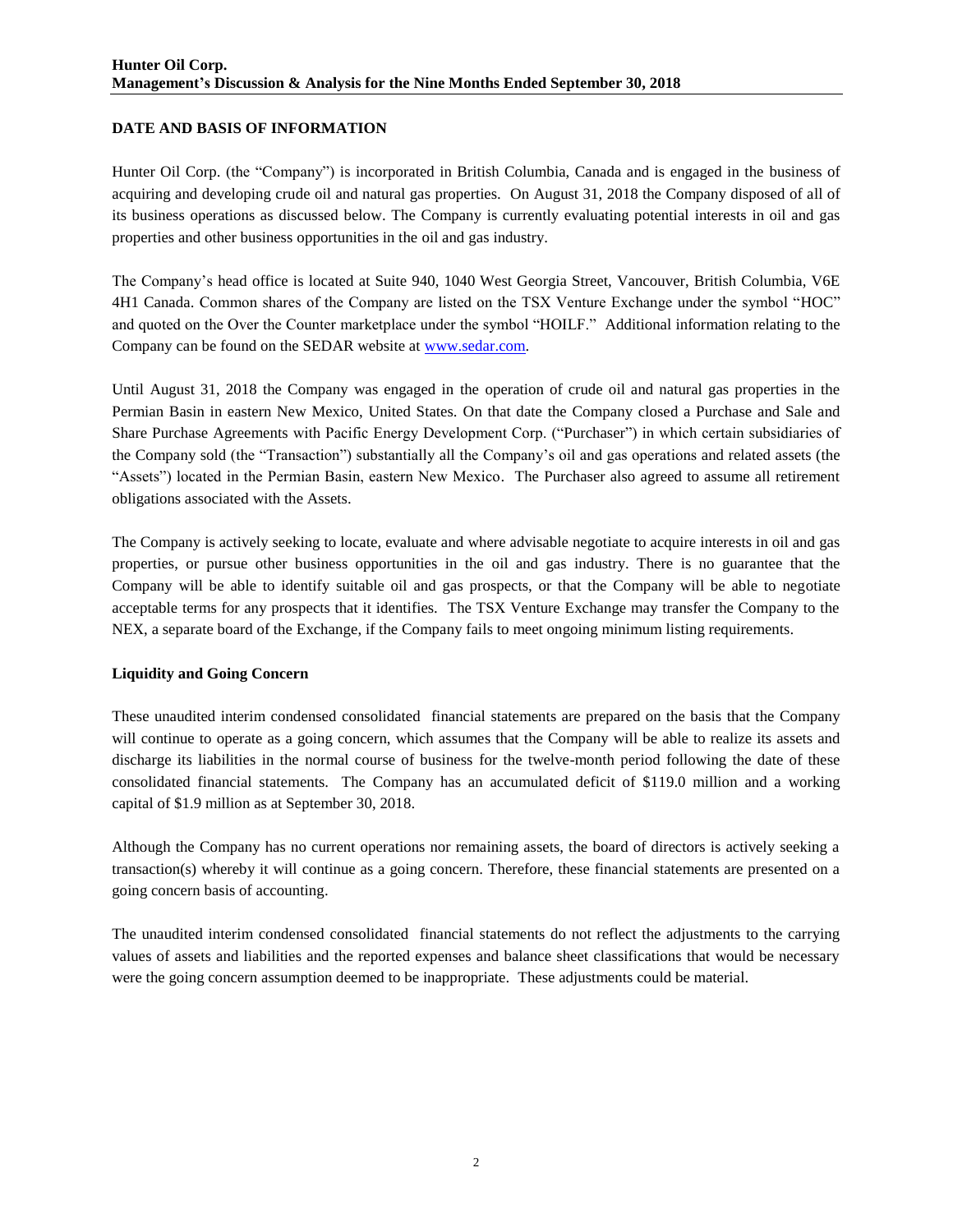## **Basis of Presentation**

The following Management's Discussion and Analysis ("MD&A") is dated November 27, 2018 and should be read in conjunction with the Company's consolidated financial statements and related notes for the three months ended September 30, 2018, as well as the consolidated financial statements and related notes, and MD&A for the year ended December 31, 2017. The referenced consolidated financial statements have been prepared by management and approved by the Company's Board of Directors. Unless otherwise noted, all financial information presented herein has been prepared in accordance with International Financial Reporting Standards ("IFRS") as issued by the International Accounting Standards Board ("IASB").

All financial information is in US dollars, unless otherwise indicated.

#### **Non-IFRS Financial Measures**

Certain financial measures in this MD&A, namely netback, lifting costs and EBITDA, are not prescribed, do not have a standardized meaning defined by IFRS and, therefore, may not be comparable with the calculation of similar measures by other companies.

EBITDA is a non-IFRS measure that refers to income (loss) before interest, income taxes, depletion, depreciation, amortization, accretion and other non-cash items that impact the income statement such as stock-based compensation and gains or losses from asset sales, foreign currency translations and impairments.

Netbacks are non-IFRS measures used by the Company as key indicators of performance and are not intended to represent operating profit nor should they be viewed as an alternative to cash flow provided by operating activities, net earnings or other measures of financial performance calculated in accordance with IFRS. A netback is a per barrel or thousand cubic feet (mcf) computation determined by deducting royalties, production expenses, transportation and selling expenses from the oil or gas sales price to measure the average net cash received from the barrels or mcf sold. Lifting costs are non-IFRS measures that include all production costs necessary to produce oil or gas, excluding severance taxes.

Please refer to the Abbreviations and Definitions section at the end of this document which lists abbreviations and definitions commonly referred to in the energy business and which may be used in this MD&A.

## **BUSINESS OVERVIEW**

#### **Overview of the Nine Months Ended September 30, 2018**

**Crude Oil Business Segment.** The Company has one reportable business segment, development of crude oil and natural gas properties. Following the sale of substantially all the Company's oil and gas properties from the Transaction, the Company's operations consist primarily of activities and expenses related to evaluating future potential asset acquisitions.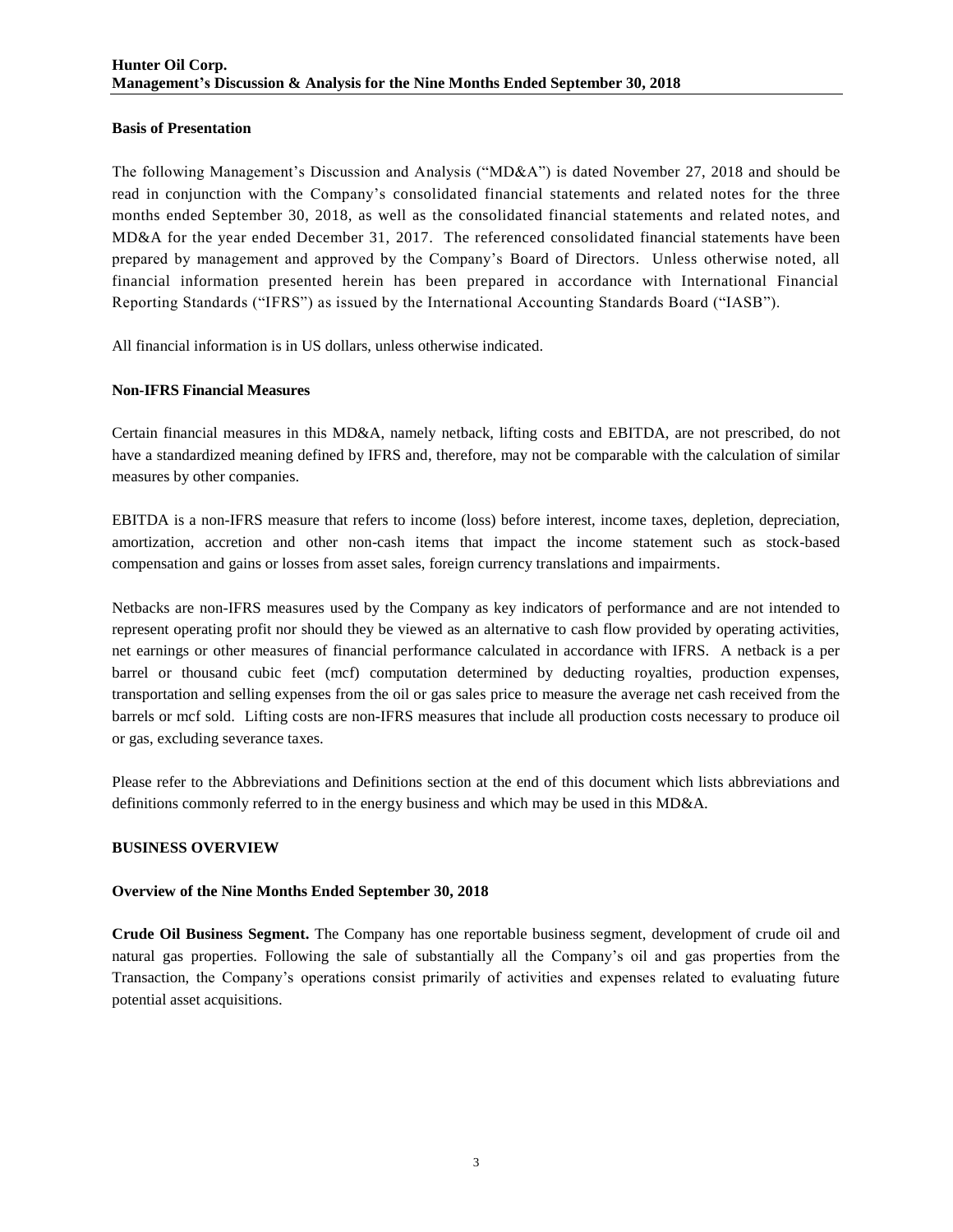## **Hunter Oil Corp. Management's Discussion & Analysis for the Nine Months Ended September 30, 2018**

**Subsidiaries and Operations.** The operations of the Company include Hunter Oil Corp. (the Parent Company) and its wholly-owned subsidiaries. The following table lists the Company's principal subsidiaries, their jurisdiction of incorporation and its percentage ownership of their voting securities as of the date of this report:

| <b>Subsidiary Name</b>           | <b>Jurisdiction</b> | <b>Company Ownership</b> |
|----------------------------------|---------------------|--------------------------|
| Hunter Oil Management Corp.      | Florida, USA        | 100%                     |
| Hunter Ventures Corp.            | Delaware, USA       | 100%                     |
| Hunter Oil Resources Corp.       | Delaware, USA       | 100%                     |
| Hunter Oil Production Corp.      | Florida, USA        | 100%                     |
| Ridgeway Arizona Oil Corp. (1)   | Arizona, USA        | 100%                     |
| <b>EOR Operating Company</b> (1) | Texas, USA          | 100%                     |
| Milnesand Minerals Inc. (2)      | Delaware, USA       | 100%                     |
| Chaveroo Minerals Inc. (2)       | Delaware, USA       | 100%                     |
| Hunter Ranch Corp.               | Delaware, USA       | 100%                     |

# **OVERALL PERFORMANCE**

#### **Consolidated Statements of Operations and Comprehensive Loss:**

|                                                                                                                                                                                                                                                   | <b>Jurisdiction</b> |                                            |                           |       | <b>Company Ownership</b> |                                           |      |                         |  |  |
|---------------------------------------------------------------------------------------------------------------------------------------------------------------------------------------------------------------------------------------------------|---------------------|--------------------------------------------|---------------------------|-------|--------------------------|-------------------------------------------|------|-------------------------|--|--|
| Hunter Oil Management Corp.                                                                                                                                                                                                                       | Florida, USA        |                                            |                           |       | 100%                     |                                           |      |                         |  |  |
| Hunter Ventures Corp.                                                                                                                                                                                                                             | Delaware, USA       |                                            |                           |       |                          | 100%                                      |      |                         |  |  |
| Hunter Oil Resources Corp.                                                                                                                                                                                                                        | Delaware, USA       |                                            |                           |       |                          | 100%                                      |      |                         |  |  |
| Hunter Oil Production Corp.                                                                                                                                                                                                                       | Florida, USA        |                                            |                           |       |                          | 100%                                      |      |                         |  |  |
| Ridgeway Arizona Oil Corp. (1)                                                                                                                                                                                                                    | Arizona, USA        |                                            |                           |       |                          | 100%                                      |      |                         |  |  |
| <b>EOR Operating Company (1)</b>                                                                                                                                                                                                                  | Texas, USA          |                                            |                           |       |                          | 100%                                      |      |                         |  |  |
| Milnesand Minerals Inc. (2)                                                                                                                                                                                                                       | Delaware, USA       |                                            |                           |       |                          | 100%                                      |      |                         |  |  |
| Chaveroo Minerals Inc. (2)                                                                                                                                                                                                                        | Delaware, USA       |                                            |                           |       |                          | 100%                                      |      |                         |  |  |
| Hunter Ranch Corp.                                                                                                                                                                                                                                |                     | Delaware, USA                              |                           |       |                          | 100%                                      |      |                         |  |  |
| Results of discontinued operations. Assets and liabilities of each subsidiary sold as part of discontinued operations (See Note 15).<br>(2)<br><b>OVERALL PERFORMANCE</b><br><b>Consolidated Statements of Operations and Comprehensive Loss:</b> |                     |                                            |                           |       |                          |                                           |      |                         |  |  |
| (In thousands of US dollars)                                                                                                                                                                                                                      |                     | <b>Three Months Ended</b><br>September 30, |                           |       |                          | <b>Nine Months Ended</b><br>September 30, |      |                         |  |  |
|                                                                                                                                                                                                                                                   |                     | 2018                                       | 2017                      |       | 2018                     |                                           | 2017 |                         |  |  |
|                                                                                                                                                                                                                                                   |                     |                                            |                           |       |                          |                                           |      |                         |  |  |
|                                                                                                                                                                                                                                                   |                     |                                            |                           |       |                          |                                           |      |                         |  |  |
|                                                                                                                                                                                                                                                   |                     |                                            |                           |       |                          |                                           |      |                         |  |  |
| Oil and gas sales                                                                                                                                                                                                                                 | \$                  |                                            | \$                        |       | \$                       |                                           | \$   |                         |  |  |
| Less royalties                                                                                                                                                                                                                                    |                     |                                            |                           |       |                          |                                           |      |                         |  |  |
|                                                                                                                                                                                                                                                   |                     |                                            |                           |       |                          |                                           |      |                         |  |  |
| Revenues<br>Revenues, net of royalties                                                                                                                                                                                                            |                     |                                            |                           |       |                          |                                           |      |                         |  |  |
| Expenses<br>General and administrative                                                                                                                                                                                                            |                     | 133                                        |                           | 71    |                          | 325                                       |      | 147                     |  |  |
| Management fees and consulting                                                                                                                                                                                                                    |                     | 61                                         |                           | 86    |                          | 234                                       |      |                         |  |  |
| Other, net                                                                                                                                                                                                                                        |                     | 53                                         |                           |       |                          | 49                                        |      |                         |  |  |
| Stock-based compensation                                                                                                                                                                                                                          |                     | 15                                         |                           |       |                          | 24                                        |      |                         |  |  |
| Foreign currency translation (gain) loss                                                                                                                                                                                                          |                     | (18)                                       |                           | 19    |                          | (20)                                      |      |                         |  |  |
| Total expenses                                                                                                                                                                                                                                    |                     | 244                                        |                           | 176   |                          | 612                                       |      | 329<br>(1)<br>20<br>495 |  |  |
| Net loss from continuing operations                                                                                                                                                                                                               | \$                  | (244)                                      | $\boldsymbol{\mathsf{S}}$ | (176) | \$                       | (612)                                     | \$   | (495)                   |  |  |
| Discontinued Operations (Note 15)                                                                                                                                                                                                                 |                     | (2, 422)                                   |                           | (429) |                          | (4,515)                                   |      | (1,718)                 |  |  |
| Net loss comprehensive loss for the period                                                                                                                                                                                                        | \$                  | (2,666)                                    | \$                        | (605) | \$                       | (5,127)                                   | \$   | (2,213)                 |  |  |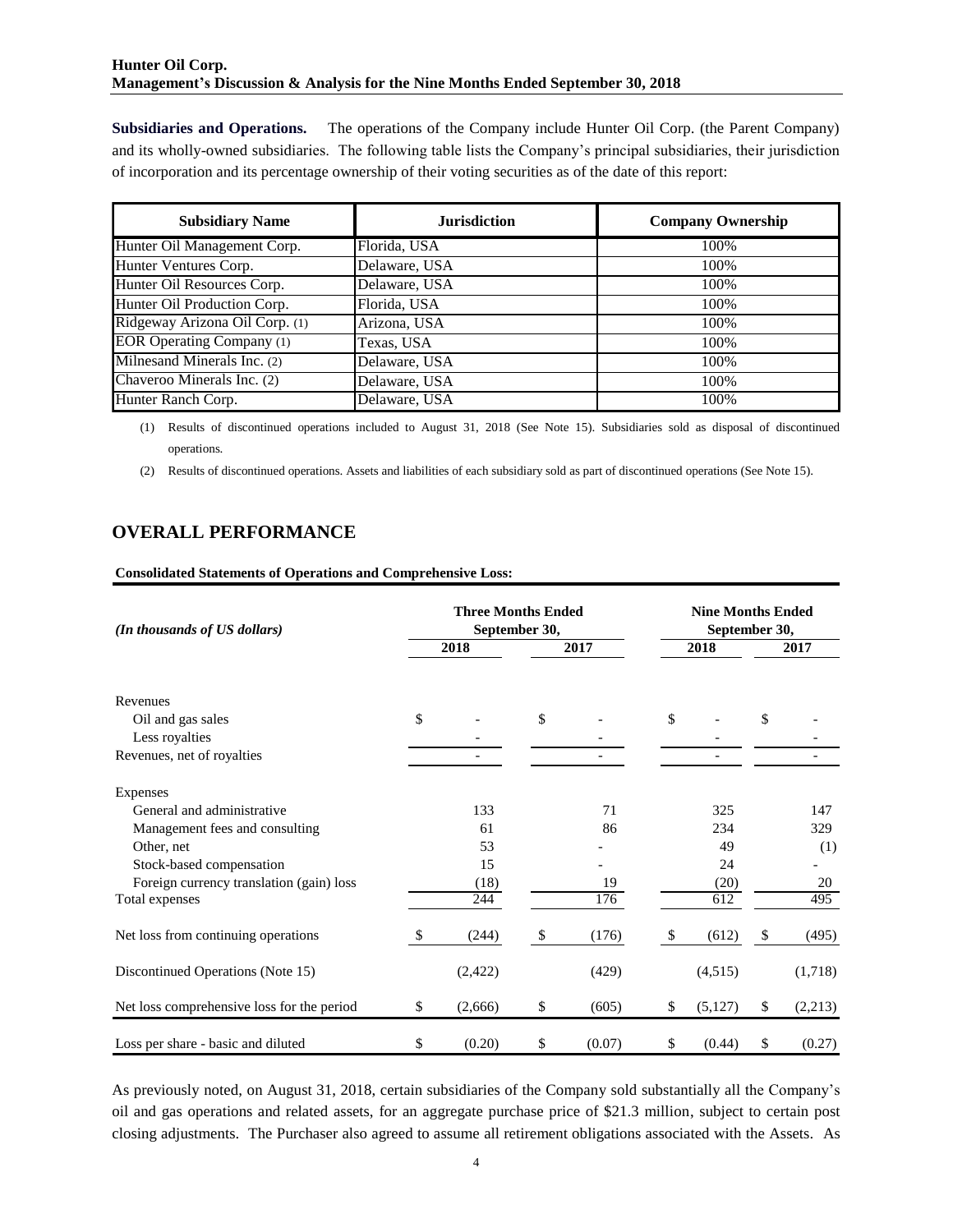a result of the sale, the results from operations of the Assets have been presented as discontinued operations. A summary of the results of operations up to the close of the Transaction are presented below. All other discussions and references herein to operations and expenses of the Company solely relate to the continuing operations of the Company. All comparative figures have been reclassified to reflect the continuing operations accordingly.

#### **DISCUSSION OF OPERATIONS**

#### **Discontinued Operations**

A summary of the results of operations up to the close of the Transaction are presented below.

The gain/loss on discontinued operations consists of the following:

|                                                     | <b>Nine Months Ended</b><br>September 30, |
|-----------------------------------------------------|-------------------------------------------|
| Proceeds on sale                                    | \$<br>21,593                              |
| Net book value of assets sold & liabilities assumed | 33,930                                    |
| Provisions for asset retirement obligation          | (12,309)                                  |
| Net Asset Value                                     | 21,621                                    |
| Loss on sale of assets                              | 28)                                       |

The results of discontinued operations are as follows:

|                                           | <b>Nine Months Ended</b> |          |    |         |
|-------------------------------------------|--------------------------|----------|----|---------|
|                                           | September 30,            |          |    |         |
|                                           |                          | 2018     |    | 2017    |
| <b>Revenues</b>                           |                          |          |    |         |
| Oil and gas sales                         | $\mathcal{S}$            | 1,442    | \$ | 1,185   |
| Less: Royalties                           |                          | (302)    |    | (248)   |
| Revenues, net of royalties                |                          | 1,140    |    | 937     |
| <b>Expenses</b>                           |                          |          |    |         |
| Operating and production costs            |                          | 733      |    | 802     |
| Workover expenses                         |                          | 225      |    | 49      |
| General and administrative                |                          | 2,447    |    | 965     |
| Loss on disposition of assets             |                          |          |    | 35      |
| Depreciation and depletion                |                          | 404      |    | 471     |
| Accretion                                 |                          | 277      |    | 329     |
| Other, net                                |                          | 58       |    | 4       |
| Stock-based compensation                  |                          | 472      |    |         |
| Impairment loss                           |                          | 1,011    |    |         |
| <b>Total expenses</b>                     |                          | 5,627    |    | 2,655   |
| Net loss for the period                   | \$                       | (4, 487) | \$ | (1,718) |
| <b>Loss from Discontinued Operations:</b> |                          |          |    |         |
| Results from discontinued operations      | \$                       | (4, 487) |    |         |
| Loss on disposal of assets                |                          | (28)     |    |         |
| Loss from discontinued operations         | $\overline{\mathcal{S}}$ | (4,515)  |    |         |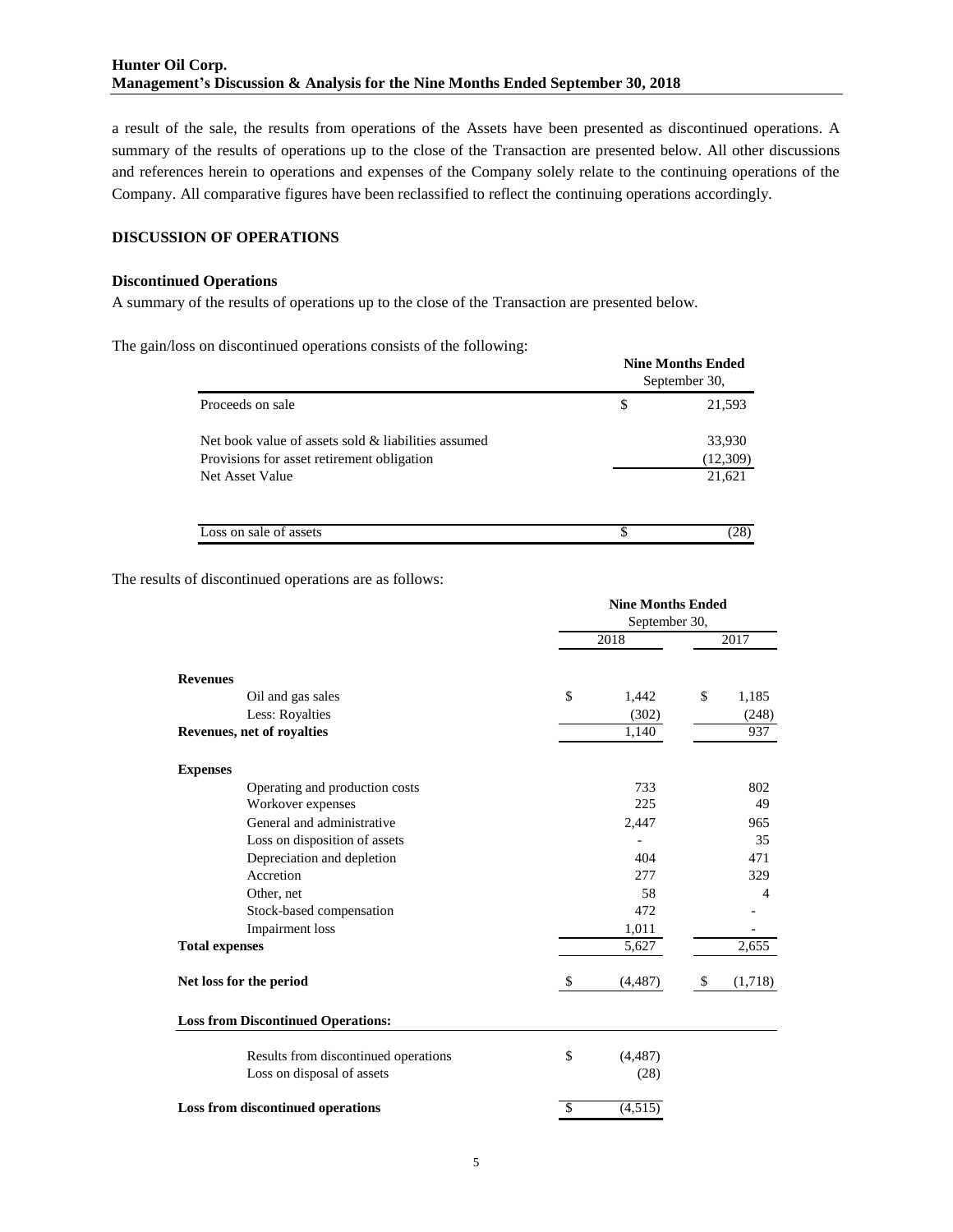## **General and Administrative**

General and administrative expenses for the periods ended September 30, 2018 and 2017, were as follows:

| (In thousands of US dollars)                   | <b>Nine Months Ended</b><br>September 30, |      |               |               |  |  |  |
|------------------------------------------------|-------------------------------------------|------|---------------|---------------|--|--|--|
| <b>Expense</b>                                 |                                           | 2018 |               | 2017          |  |  |  |
| Accounting, audit and tax advisory fees        | \$                                        | 78   | <sup>\$</sup> | 56            |  |  |  |
| Consulting fees                                |                                           | 202  |               | 262           |  |  |  |
| Insurance                                      |                                           | 37   |               |               |  |  |  |
| Legal fees                                     |                                           | 77   |               | 30            |  |  |  |
| Office and general                             |                                           | 15   |               | 4             |  |  |  |
| Public company expenses                        |                                           | 58   |               | 34            |  |  |  |
| Rent                                           |                                           | 14   |               | 66            |  |  |  |
| Salaries, directors' fees and related benefits |                                           | 18   |               | 21            |  |  |  |
| Software and IT                                |                                           |      |               |               |  |  |  |
| Telephone and utilities                        |                                           | 59   |               | $\mathcal{R}$ |  |  |  |
| Total                                          |                                           | 559  |               | 476           |  |  |  |

(Note: Comparative figures have been reclassified to reflect the continuing operations)

General and administrative expenses increased approximately \$0.08 million, for the nine months ended September 30, 2018, compared 2017. The increase in costs was primarily due to additional audit, consulting and legal work performed during the period as well as additional administrative other costs that were previously shared with the discontinued operations.

## **Stock-Based Compensation**

Stock-based compensation expense is a non-cash expense that is based on the fair values of stock options granted and amortized over the vesting periods of the options. During the third quarter of 2018, the Company recognized approximately \$0.10 million in stock-based compensation expense (being the aggregate of all stock-based compensation between continuing and discontinued operations) on the options that vested during the nine-month period ending September 30, 2018. The compensation expense was based on the estimated fair value of the options on the grant date in accordance with the fair value method of accounting for stock-based compensation.

In addition, the Company entered into agreements to cancel certain outstanding stock options in connection with the Transaction. The cancelation constitutes a share-based payment and as a result any cash payments made in excess of the previously vested and expensed stock-based compensation was expensed. The Company recorded an expense of \$0.5 million in relation to the settlement of stock options during the nine months ended September 30, 2018. As the settlement related to the sold operations these amounts have been included in discontinued operations.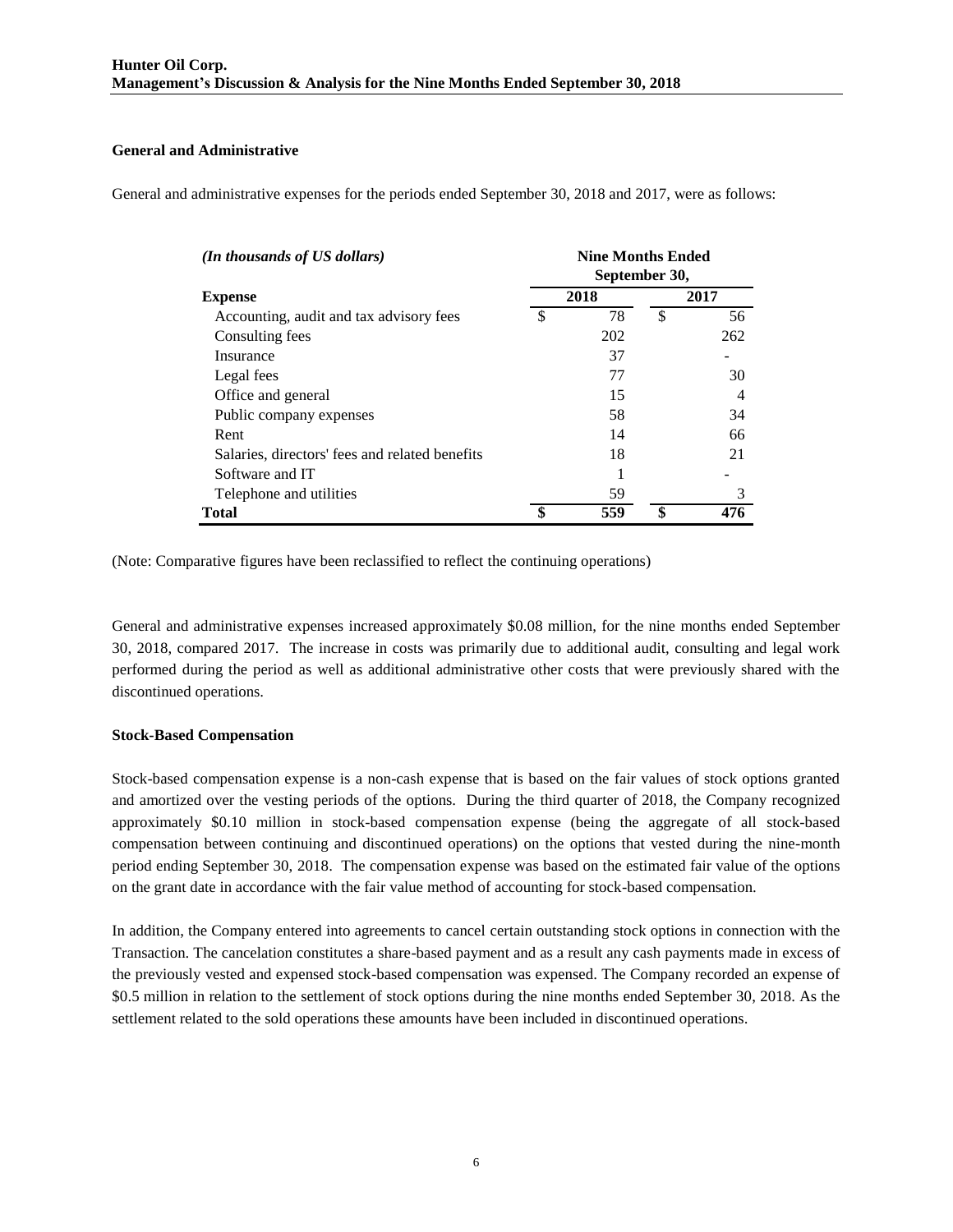## **Foreign Exchange Gain (Loss)**

The Company's functional currency and presentational currency as determined under *International Accounting Standard* ("*IAS*") *21*, *The Effects of Changes in Foreign Exchange Rates*, is the United States dollar. Presently, the majority of the Company's operating expenses and capital expenditures are paid in the United States dollar except for the revenue and expenses of the Canadian parent entity and all historical equity issuances of the Canadian parent which are denominated in Canadian dollars. There will continue to be an impact from currency translation and exchange gains and losses, but we believe this translation will have a small impact on our financial results. The average Canadian/US dollar exchange rate was \$0.766 and \$0.77 for the nine-month periods ended September 30, 2018 and 2017, respectively.

#### **EBITDA Reconciliation**

|                                                                                                                                                                                                                                                                                                                                                                                                                                                                                                                                                                                       | <b>Three Months Ended</b>        |                         |                 | <b>Nine Months Ended</b> |                 |                      |            |                      |  |  |  |
|---------------------------------------------------------------------------------------------------------------------------------------------------------------------------------------------------------------------------------------------------------------------------------------------------------------------------------------------------------------------------------------------------------------------------------------------------------------------------------------------------------------------------------------------------------------------------------------|----------------------------------|-------------------------|-----------------|--------------------------|-----------------|----------------------|------------|----------------------|--|--|--|
| (In thousands of US Dollars)                                                                                                                                                                                                                                                                                                                                                                                                                                                                                                                                                          | September 30,                    |                         |                 |                          | September 30,   |                      |            |                      |  |  |  |
|                                                                                                                                                                                                                                                                                                                                                                                                                                                                                                                                                                                       |                                  | 2018                    |                 | 2017                     |                 | 2018                 |            | 2017                 |  |  |  |
| Net comprehensive loss                                                                                                                                                                                                                                                                                                                                                                                                                                                                                                                                                                | \$                               | $\overline{(2,666)}$ \$ |                 | (605)                    | $\overline{\$}$ | $\overline{(5,127)}$ | $\sqrt{5}$ | $\overline{(2,213)}$ |  |  |  |
| Adjustments:                                                                                                                                                                                                                                                                                                                                                                                                                                                                                                                                                                          |                                  |                         |                 |                          |                 |                      |            |                      |  |  |  |
| Loss from discontinued operations                                                                                                                                                                                                                                                                                                                                                                                                                                                                                                                                                     |                                  | 2,422                   |                 | 429                      |                 | 4,515                |            | 1,718                |  |  |  |
| Financing costs and other, net                                                                                                                                                                                                                                                                                                                                                                                                                                                                                                                                                        |                                  | 53                      |                 |                          |                 | 49                   |            | (1)                  |  |  |  |
| Stock-based compensation                                                                                                                                                                                                                                                                                                                                                                                                                                                                                                                                                              |                                  | 15                      |                 |                          |                 | 24                   |            |                      |  |  |  |
| Foreign currency translation (gain) loss                                                                                                                                                                                                                                                                                                                                                                                                                                                                                                                                              |                                  | (18)                    |                 | 19                       |                 | (20)                 |            | 20                   |  |  |  |
| <b>EBITDA</b>                                                                                                                                                                                                                                                                                                                                                                                                                                                                                                                                                                         | $\overline{\boldsymbol{\theta}}$ | (194)                   | $\overline{\$}$ | (157)                    | \$              | (559)                | \$         | (476)                |  |  |  |
| On March 13, 2018, the Company closed a non-brokered private placement of 5,000,000 common shares of the<br>Company at a price of C\$0.40 per share to raise gross proceeds of C\$2.0 million (USD \$1.54 million).                                                                                                                                                                                                                                                                                                                                                                   |                                  |                         |                 |                          |                 |                      |            |                      |  |  |  |
| The Company had unrestricted and restricted cash balances of \$3.9 million and \$.08 million, as of September 30,<br>and 2017 respectively. Following the sale of its discontinued operation, the Company has \$1.9 million of<br>2018<br>working capital available as of September 30, 2018. During the period ended September 30, 2018, the Company<br>declared a capital distribution of \$16.58 million at a price of \$1.25 per share. As of September 30, 2018, \$2.1<br>million of payments remain to be processed or cheques cashed.                                          |                                  |                         |                 |                          |                 |                      |            |                      |  |  |  |
| The Company has sufficient cash to fund its current operations. However, the Company anticipates that additional<br>property acquisitions or business development will require additional funding. The Company will consider all<br>available sources of financing to develop such projects, including equity, bank and mezzanine debt, asset sales and<br>joint venture arrangements.                                                                                                                                                                                                |                                  |                         |                 |                          |                 |                      |            |                      |  |  |  |
| While the unaudited interim condensed financial statements are prepared on the basis that the Company will<br>continue to operate as a going concern, which assumes that the Company will be able to realize its assets and<br>discharge its liabilities in the normal course of business for the twelve-month period following the date of these<br>consolidated financial statements, certain conditions and events cast significant doubt on the validity of this<br>assumption. For the nine months ended September 30, 2018, the Company had negative cash flows from operations |                                  |                         |                 |                          |                 |                      |            |                      |  |  |  |

## **LIQUIDITY AND CAPITAL RESOURCES**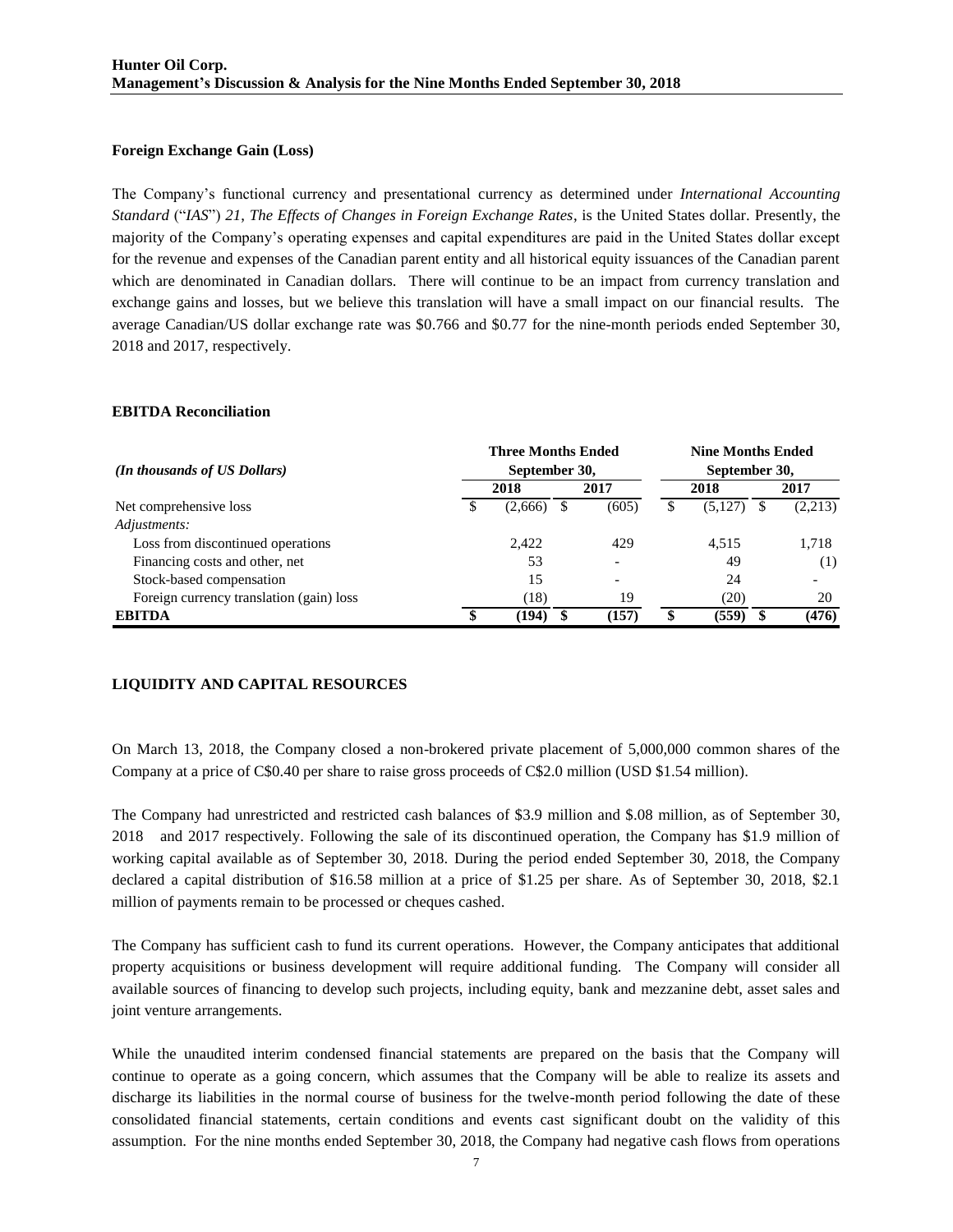of approximately \$2.9 million and, at September 30, 2018, an accumulated deficit of approximately \$118 million. The Company also expects to incur further losses during the future development of its business. The Company's ability to continue as a going concern is dependent upon its ability identify a suitable target business or assets to generate profitable operations and to obtain additional funding from loans or equity financings or through other arrangements. Although the Company has been successful in obtaining financing, there is no assurance that it will be able to obtain adequate financing in the future or that such financing will be on terms acceptable to the Company.

## **QUARTERLY RESULTS OF OPERATIONS AND SELECT FINANCIAL DATA**

#### **Summary of Quarterly Information:**

| <b>Quarterly Revenue, Loss and Earnings Per Share:</b> |  |  |  |
|--------------------------------------------------------|--|--|--|
|--------------------------------------------------------|--|--|--|

| (In thousands except per share amounts) |        |                          |              |                          |                        |                          |                          |  |        |                          |              |         |
|-----------------------------------------|--------|--------------------------|--------------|--------------------------|------------------------|--------------------------|--------------------------|--|--------|--------------------------|--------------|---------|
|                                         |        | 2016                     |              |                          |                        | 2017                     |                          |  |        |                          | 2018         |         |
|                                         | Fourth |                          | <b>First</b> |                          | <b>Third</b><br>Second |                          | Fourth                   |  | First  | Second                   | <b>Third</b> |         |
| Revenues                                |        | $\overline{\phantom{a}}$ |              | $\overline{\phantom{0}}$ |                        | $\overline{\phantom{a}}$ | $\overline{\phantom{0}}$ |  | -      | $\overline{\phantom{a}}$ | -            | -       |
| Revenues (from discontinued operations) |        | 455                      |              | 457                      |                        | 347                      | 381                      |  | 353    | 488                      | 544          | 410     |
| Net comprehensive loss                  |        | ,101)                    |              | $(945)$ \$               |                        | $(663)$ \$               | $(605)$ \$               |  | (973)  | (708)                    | 1,753)       | (2,666) |
| Per share - basic                       |        | (0.19)                   |              | $(0.12)$ \$              |                        | $(0.08)$ \$              | $(0.07)$ \$              |  | (0.12) | (0.08)                   | (0.13)       | (0.20)  |
| Per share - diluted                     |        | (0.19)                   |              | $(0.12)$ \$              |                        | $(0.08)$ \$              | $(0.07)$ \$              |  | (0.12) | (0.08)                   | (0.13)       | (0.20)  |

## **DISCLOSURE OF CONTROLS, PROCEDURES AND INTERNAL CONTROLS OVER FINANCIAL REPORTING**

As a TSX Venture Exchange issuer, the Company's officers are not required to certify the design and evaluation of operating effectiveness of the Company's disclosure controls and procedures ("DC&P") or its internal controls over financial reporting ("ICFR"). The Company maintains DC&P designed controls to ensure that information required to be disclosed in reports filed or submitted is accumulated and communicated to management, including the Chief Executive Officer and the Chief Financial Officer, as appropriate, to allow timely decisions regarding required disclosure. In addition, the Chief Executive Officer and the Chief Financial Officer have designed controls over financial reporting to provide reasonable assurance regarding the reliability of financial reporting and the preparation of consolidated financial statements for external purposes in accordance with generally accepted accounting principles. Due to its size, the small number of employees, the scope of its current operations, its limited liquidity and capital resources, there are inherent limitations on the Company's ability to design and implement on a cost-effective basis the DC&P and ICFR procedures, the effect of which may result in additional risks related to the quality, reliability, transparency and timeliness of its interim filings and other reports. There have been no changes in ICFR during the nine months ended September 30, 2018.

## **OFF-BALANCE SHEET ARRANGEMENTS**

The Company does not have any special purpose entities nor is it party to any arrangements that would be excluded from the consolidated balance sheet.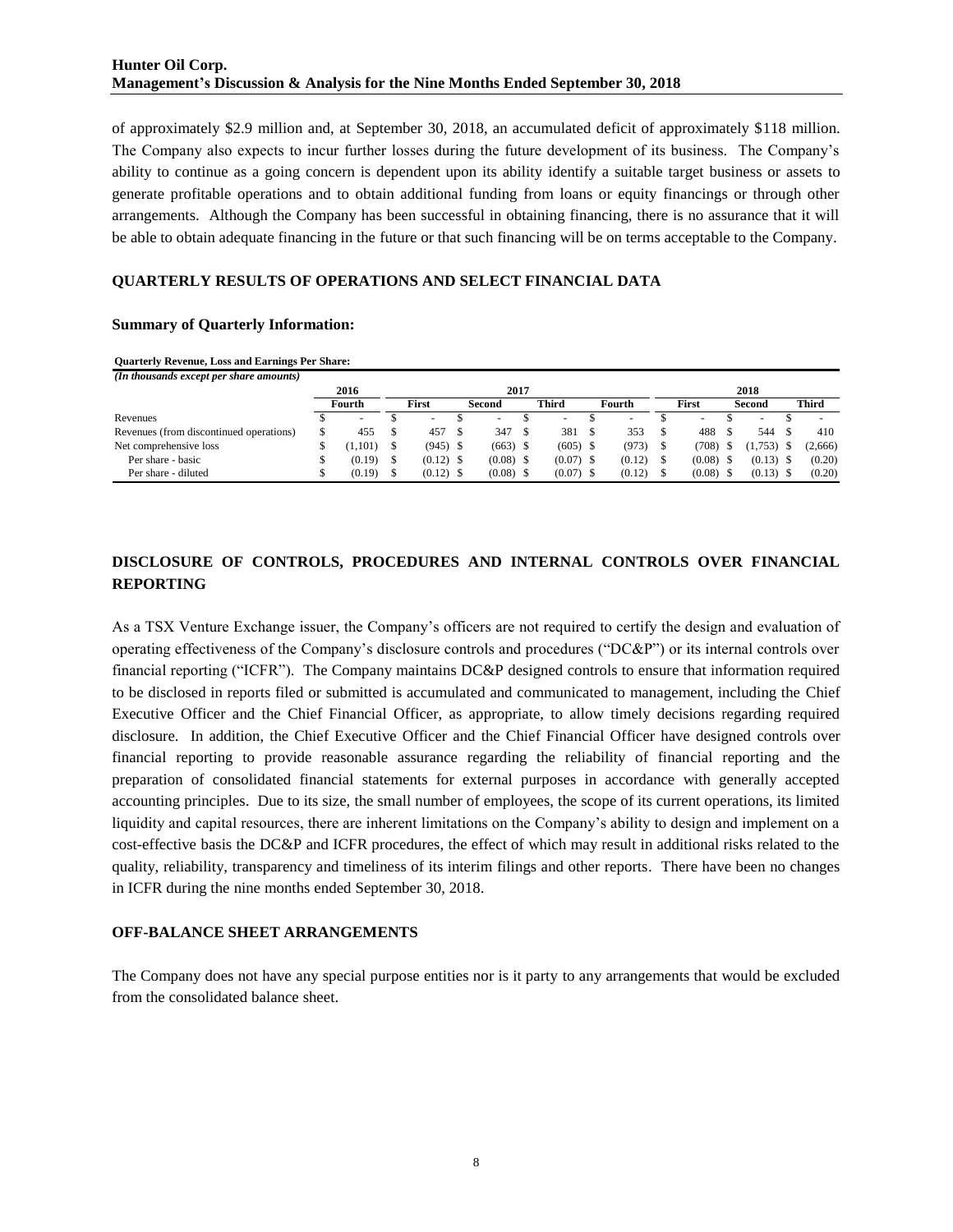## **RELATED PARTY TRANSACTIONS**

During the nine months ended September 30, 2018, the Company incurred expenses from transactions with the three related parties identified below.

#### *Century Capital Management*

Pursuant to a management services agreement with Century Capital Management Ltd., a company controlled by the Company's Executive Chairman, the Company incurred approximately \$0.18 million and \$0.18 million in management fees, office rent and office expenses during the nine months ended September 30, 2018 and 2017, respectively. The services under the Agreement are provided at \$0.24 million per year, payable monthly. On July 27, 2018, in conjunction with the closing on the sale of the Company's discontinued operations, Century agreed to terminate its managements Services agreement effective September 30, 2018 and agreed to accept the sum of \$0.25 million in settlement of the change of control payment due under the agreement. In addition, the Executive Chairman agreed to surrender all stock options.

#### *Al H. Denson*

On June 15, 2018, the Company entered into a management services agreement with its new Chief Executive Officer to provide management consulting services for a period of two years after the effective date of the contract. Compensation for services under the agreement are provided at \$0.24 million per year, payable monthly. Mr. Denson was also granted 500,000 stock options. Pursuant to the agreement, the Company incurred approximately \$0.06 million in management fees during the nine months ended September 30, 2018.

On July 27, 2018, in conjunction with the closing on the sale of the Company's discontinued operations, Mr. Denson agreed to terminate the management services agreement effective September 30, 2018, to accept the sum of \$0.25 million in settlement of the certain change of control payments due under the agreement. In addition, Mr. Denson agreed to surrender 250,000 (50%) of his options. The Company subsequently entered into an agreement to purchase and cancel the remaining stock options (See Note 13) for an agreed upon amount of \$0.18 million.

#### *Mark Strawn*

On June 15, 2018, the Company entered into a management services agreement with its new Vice President to provide management consulting services for a period of two years after the effective date of the contract. Compensation for services under the agreement are provided at \$0.18 million per year, payable monthly. Mr. Strawn was also granted 250,000 stock options. Pursuant to the agreement, the Company incurred approximately \$0.05 million in management fees during the nine months ended September 30, 2018.

On July 27, 2018, in conjunction with the closing on the sale of the Company's discontinued operations, Mr. Strawn agreed to terminate the management service agreement effective September 30, 2018, and to accept the sum of \$0.25 million in settlement of the certain change of control payments due under the agreement. The Company subsequently entered into an agreement to purchase and cancel the remaining stock options (See Note 13) for an agreed upon amount of \$0.18 million.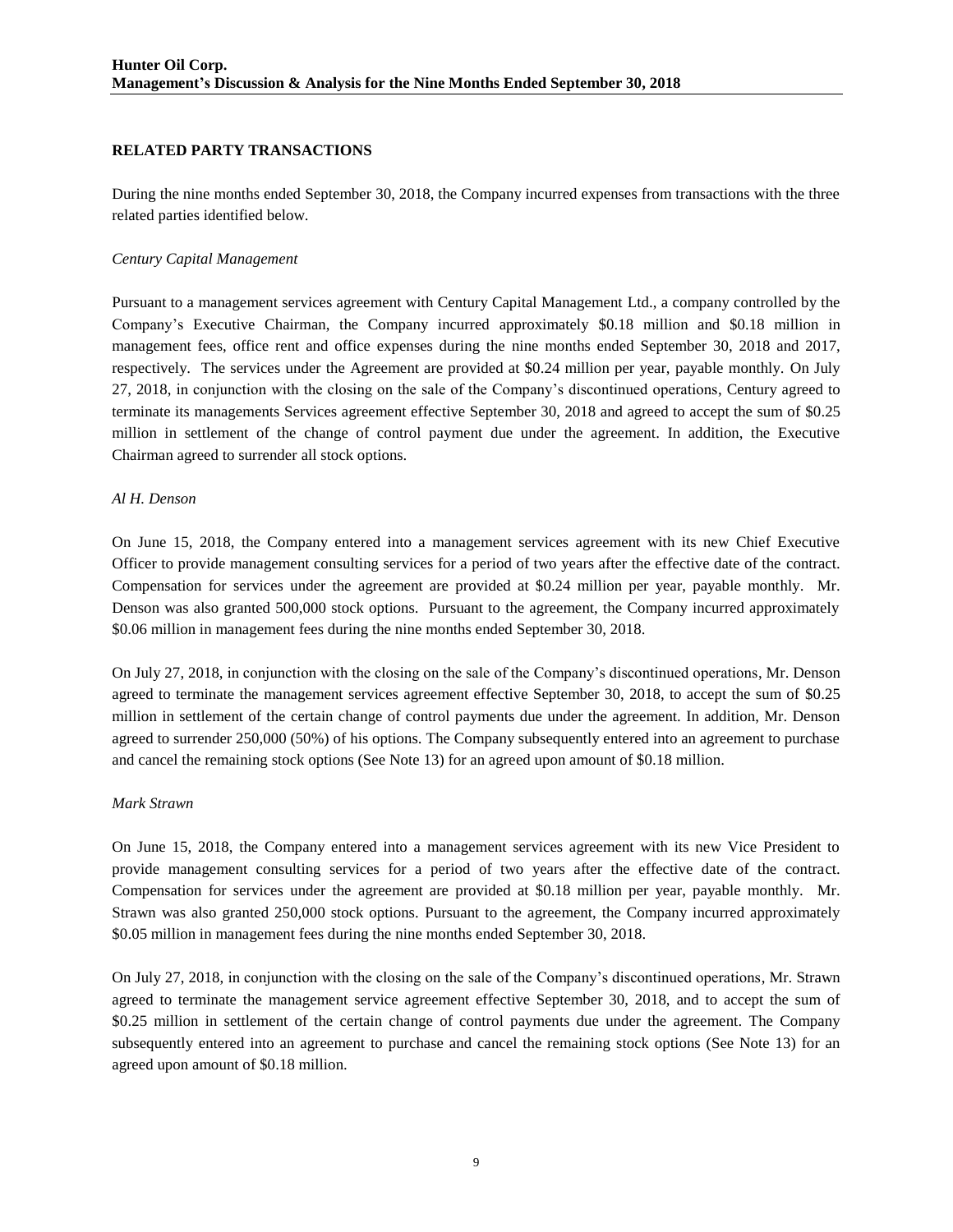## **CRITICAL ACCOUNTING ESTIMATES**

Estimates and underlying assumptions are reviewed on an ongoing basis and involve significant estimation uncertainty which have a significant risk of causing adjustments to the carrying amounts of assets and liabilities. Revisions to accounting estimates are recognized in the year in which the estimates are reviewed and for any future years affected. Significant judgments, estimates and assumptions made by management in the consolidated financial statements are outlined below:

*Oil and natural gas reserves:* Certain depletion, depreciation, impairment and asset retirement obligation charges are measured based on the Company's estimate of proved and probable oil and gas reserves and resources. The estimation of proved and probable reserves and resources is an inherently complex process and involves the exercise of professional judgment.

Oil and natural gas reserve estimates are based on a range of geological, technical and economic factors, including projected future rates of production, estimated commodity prices, engineering data, and the timing and amount of future expenditures, all of which are subject to uncertainty. Assumptions reflect market and regulatory conditions existing at the reporting date, which could differ significantly from other points in time throughout the year, or future periods. Changes in market and regulatory conditions and assumptions can materially impact the estimation of net reserves and resources.

*Impairment of assets:* The Company evaluates its assets for possible impairment at the CGU level. The determination of CGUs requires judgment in defining the smallest grouping of integrated assets that generate identifiable cash inflows that are largely independent of the cash inflows of other assets or groups of assets. The allocation of assets into CGUs has been determined based on similar geological structure, shared infrastructure, geographical proximity, commodity type, the existence of active markets, similar exposure to market risks, and the way in which management monitors the operations.

The recoverable amounts of CGUs and individual assets have been determined based on the higher of fair value less costs of disposal model and value in-use model. The key assumptions the Company uses in estimating future cash flows for recoverable amounts are: anticipated future commodity prices, expected production volumes, future operating and development costs, estimates of inflation on costs and expenditures, expected income taxes and discount rates. In addition, the Company considers the current environmental, social and governance issues affecting its property interests and operations, including the current legislative and regulatory activity affecting the permitting and approval of its projects and operations. Changes to these assumptions will affect the estimated recoverable amounts attributed to a CGU or individual assets and may then require a material adjustment to their related carrying value.

The decision to transfer exploration and evaluation assets to property and equipment is based on management's determination of a property's technical feasibility and commercial viability based on proved and probable reserves as well as related future cash flows.

Judgements are required to assess when impairment indicators exist, and impairment testing is required. In determining the recoverable amount of assets, in the absence of quoted market prices, impairment tests are based on estimates of reserves, production rates, future oil and natural gas prices, future costs, discount rates, market value of land and other relevant assumptions.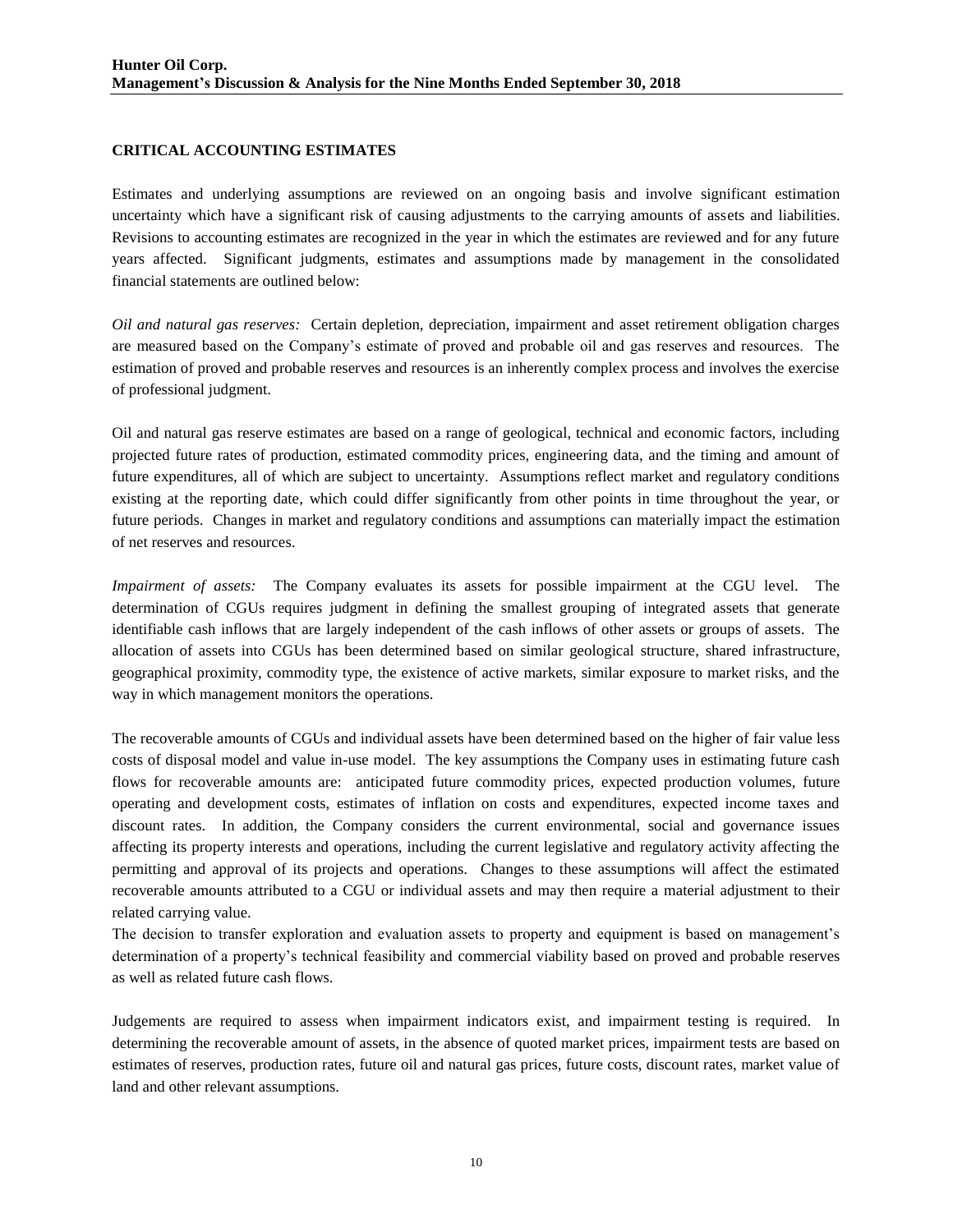The application of the Company's accounting policy for exploration and evaluation assets requires management to make certain judgements as to future events and circumstances as to whether economic quantities of reserves will be found to assess if technical feasibility and commercial viability has been achieved.

Judgements are made by management to determine the likelihood of whether deferred income tax assets at the end of the reporting period will be realized from future taxable earnings.

*Asset retirement obligations:* The Company estimates and recognizes liabilities for future asset retirement obligations and restoration of exploration and evaluation assets, and for crude oil development and producing assets. These provisions are based on estimated costs, which take into account the anticipated method and extent of restoration, technological advances and the possible future use of the asset. Actual costs are uncertain and estimates can vary as a result of changes to relevant laws and regulations, the emergence of new restoration techniques, operating experience and prices. The expected timing of future retirement and restoration may change due to these factors, as well as affect the estimates of reserve life. Changes to assumptions related to future expected costs, discount rates and timing may have a material impact on the amounts presented. Following the sale if its discontinued operations the Company current has no estimate asset retirement obligations.

## **NEW ACCOUNTING STANDARDS**

#### *IFRS 9: Financial Instruments*

The complete version of *IFRS 9* was issued in July 2014. It replaced guidance in *IAS 39, Financial Instruments: Recognition and Measurement,* that relates to the classification and measurement of financial instruments. *IFRS 9* retains, but simplifies, the mixed measurement model and establishes three primary measurement categories for financial assets: amortized cost, fair value through other comprehensive income (OCI) and fair value through profit and loss (P&L). The basis of classification depends on the entity's business model and the contractual cash flow characteristics of the financial asset. Investments in equity instruments are required to be measured at fair value through profit or loss with the irrevocable option at inception to present changes in fair value in OCI not recycling. There is now a new expected credit losses model that replaces the incurred loss impairment model used in *IAS 39*. For financial liabilities, there were no changes to classification and measurement except for the recognition of changes in own credit risk in other comprehensive income, for liabilities designated at fair value through profit or loss. *IFRS 9* relaxes the requirements for hedge effectiveness by replacing the bright line hedge effectiveness tests. It requires an economic relationship between the hedged item and hedging instrument and for the "hedged ratio" to be the same as the one management actually uses for risk management purposes. Contemporaneous documentation is still required but is different to that currently prepared under *IAS 39.* Hunter Oil retrospectively adopted *IFRS 9* on January 1, 2018. Due to the short-term and/or liquid nature of its financial assets and financial liabilities, the adoption had no impact on the amounts recognized in the Company's unaudited interim condensed consolidated financial statements for the nine months ended September 30, 2018.

## *IFRS 15: Revenue from Contracts with Customers*

*IFRS 15* deals with revenue recognition and establishes principles for reporting useful information to users of financial statements about the nature, amount, timing and uncertainty of revenue and cash flows arising from an entity's contracts with customers. Revenue is recognized when a customer obtains control of a good or service and thus has the ability to direct the use and obtain the benefits from the good or service. In accordance with *IFRS 15*, the Company recognizes revenue when it satisfies a performance obligation (when control of the commodities is transferred to the purchaser). The standard replaces *IAS 18, Revenue,* and *IAS 11, Construction Contracts,* and related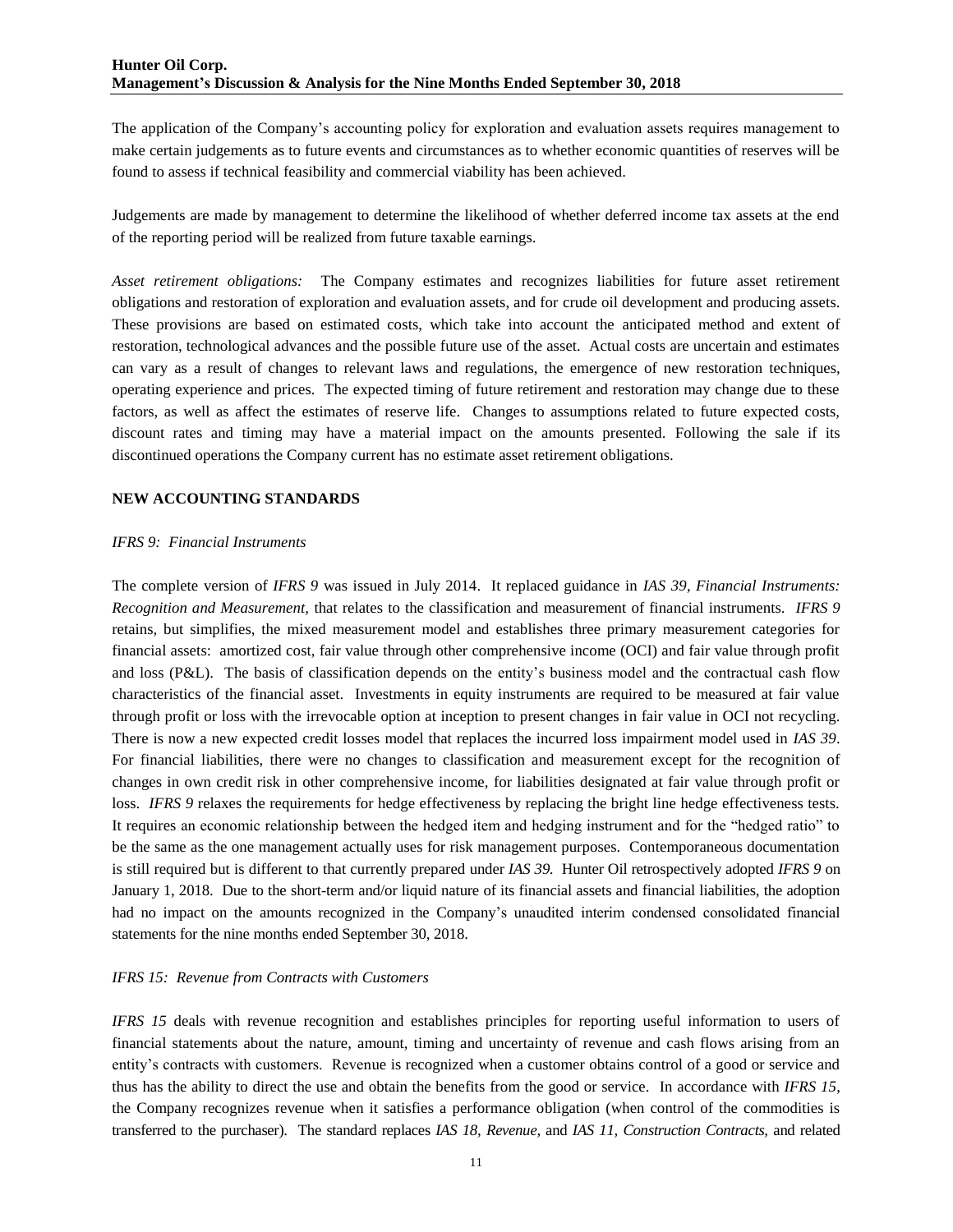interpretations. On January 1, 2018, Hunter Oil adopted *IFRS 15* using the modified retrospective approach with a practical expedient that allows the Company to avoid re-considering the accounting for any sales contracts that were completed prior to the adoption date and were previously accounted for under *IAS 18*. The adoption had no impact on the Company's unaudited interim condensed consolidated financial statements for the nine months ended September 30, 2018.

#### **FUTURE ACCOUNTING PRONOUNCEMENTS**

The following new standards and amendments to standards and interpretations are effective for annual periods beginning after January 1, 2019, and have not been applied in preparing these financial statements.

#### *IFRS 16: Leases*

This new standard replaces *IAS 17, Leases,* and the related interpretative guidance. *IFRS 16* applies a control model to the identification of leases, distinguishing between a lease and a service contract on the basis of whether the customer controls the asset being leased. For those assets determined to meet the definition of a lease, *IFRS 16* introduces significant changes to the accounting by lessees, introducing a single, on-balance sheet accounting model that is similar to current finance lease accounting, with limited exceptions for short-term leases or leases of low value assets. Lessor accounting is not substantially changed. The standard is effective for annual periods beginning on or after January 1, 2019, with early adoption permitted for entities that have adopted *IFRS 15*. The Company has not fully assessed the impact of *IFRS 16* on the financial statements, but does not expect the impact to be significant.

There are no other IFRS or IFRIC interpretations that are not yet effective that would be expected to have a material impact on the Company.

## **POTENTIAL RISKS AND UNCERTAINTIES**

The resource industry is highly competitive and, in addition, exposes the Company to a number of risks. Resource exploration and development involves a high degree of risk, which even a combination of experience, knowledge and careful evaluation may not be able to overcome. It is also highly capital intensive and the ability to complete a development project may be dependent on the Company's ability to raise additional capital. In certain cases, this may be achieved only through joint ventures or other relationships, which would reduce the Company's ownership interest in the project. There is no assurance that development operations will prove successful. Readers are referred to the discussion of Potential Risks and Uncertainties in the Company's MD&A for the year ended December 31, 2017.

## **OTHER MD&A INFORMATION NOT DISCLOSED ELSEWHERE**

## **Share Capital**

Authorized capital:

25 million preference shares of no par value Unlimited common shares of no par value

Issued and outstanding at November 27, 2018:

13,260,871 common shares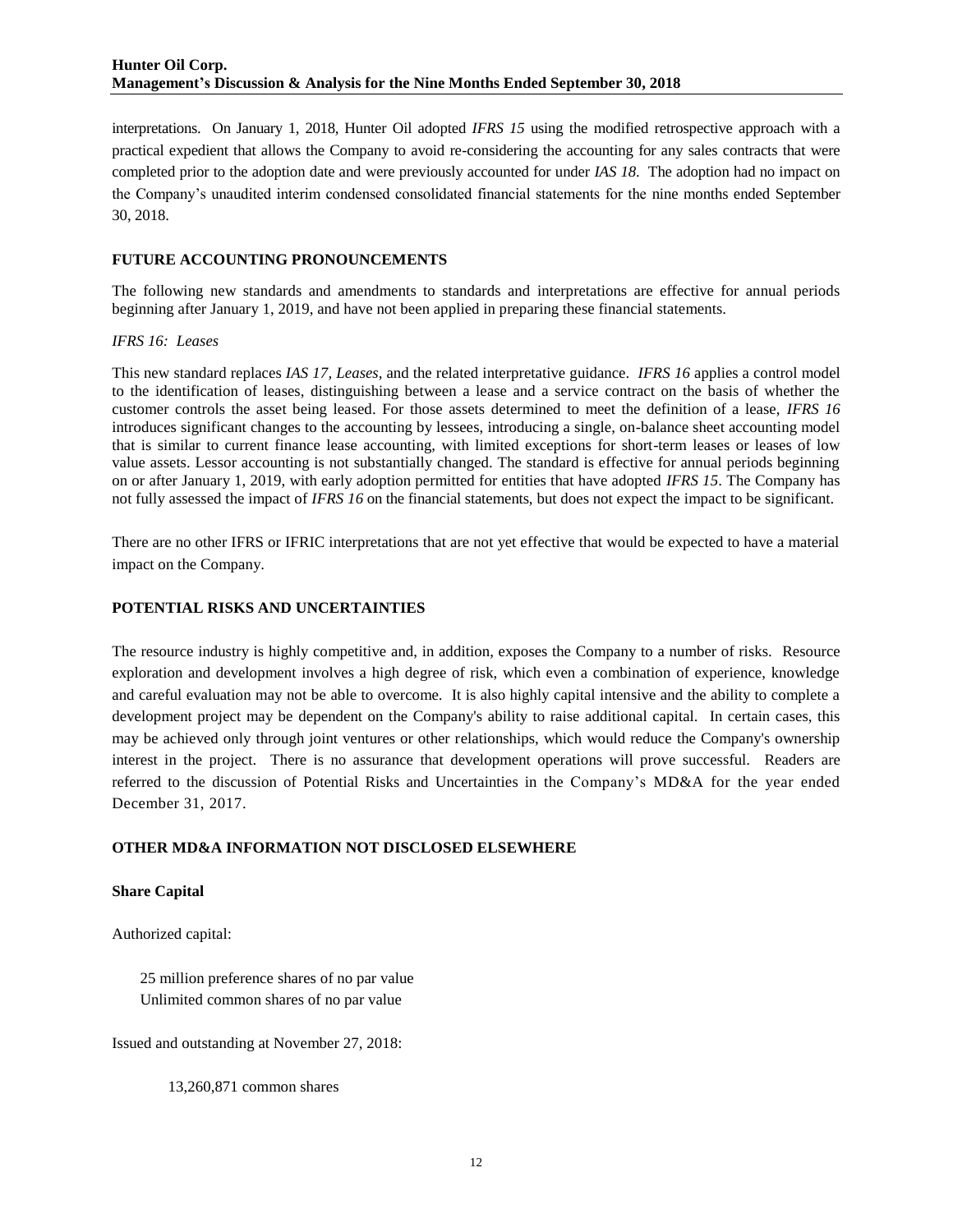As at November 27, 2018 the Company has no stock options outstanding. A summary of the stock option activity during the nine months ended September 30, 2018 is as follows:

|                                 | Number of      | <b>Weighted-Average</b>     |
|---------------------------------|----------------|-----------------------------|
|                                 | <b>Options</b> | <b>Exercise Price (C\$)</b> |
| Oustanding, December 31, 2017   | -              |                             |
| Granted                         | 1.250          | \$<br>0.80                  |
| Exercised                       | (190)          | 0.80                        |
| Cancelled                       | (1,060)        | 0.80                        |
| Outstanding, September 30, 2018 | -              |                             |

#### **Forward-Looking Statements**

Certain statements contained in this Management's Discussion and Analysis and in certain documents incorporated by reference into this Management's Discussion and Analysis contain estimates and assumptions which management are required to make regarding future events and may constitute forward-looking statements within the meaning of applicable securities laws. Management's assessment of future operations, drilling and development plans and timing thereof, other capital expenditures and timing thereof, methods of financing capital expenditures and the ability to fund financial liabilities, expected commodity prices and the impact on the Company and the impact of the adoption of future changes in accounting standards may constitute forward-looking statements under applicable securities laws and necessarily involve risks including, without limitation, risks associated with oil and gas exploration, development, exploitation, the flexibility of capital funding plans and the source of funding therefore; production, marketing and transportation, loss of markets, volatility of commodity prices, the effect of the Company's risk management program, including the impact of derivative financial instruments; currency fluctuations, imprecision of reserve estimates, environmental risks, competition from other producers, inability to retain drilling rigs and other services, incorrect assessment of the value of acquisitions, failure to realize the anticipated benefits of acquisitions, the inability to fully realize the benefits of the acquisitions, delays resulting from or inability to obtain required regulatory approvals and ability to access sufficient capital from internal and external sources.

All statements other than statements of historical fact may be forward-looking statements. Forward-looking statements are often, but not always, identified by the use of words such as "seek", "anticipate", "plan", "continue", "estimate", "expect", "may", "will", "project", "predict", "potential", "targeting", "intend", "could", "might", "should", "believe" and similar other expressions. These statements involve known and unknown risks, uncertainties and other factors that may cause actual results or events to differ materially from those anticipated in such forward-looking statements. The Company believes that the expectations reflected in these forward-looking statements are reasonable but no assurance can be given that these expectations will prove to be correct and such forward-looking statements included in, or incorporated by reference into, this MD&A should not be unduly relied upon. These statements speak only as of the date of this MD&A as the case may be. The Company does not intend, and does not assume an obligation, to update these forward-looking statements, except as required by securities law.

In particular, this MD&A and the documents incorporated by reference include, but are not limited to, forwardlooking statements pertaining to the following:

- the quantity of reserves and contingent resources;
- crude oil operations and production levels;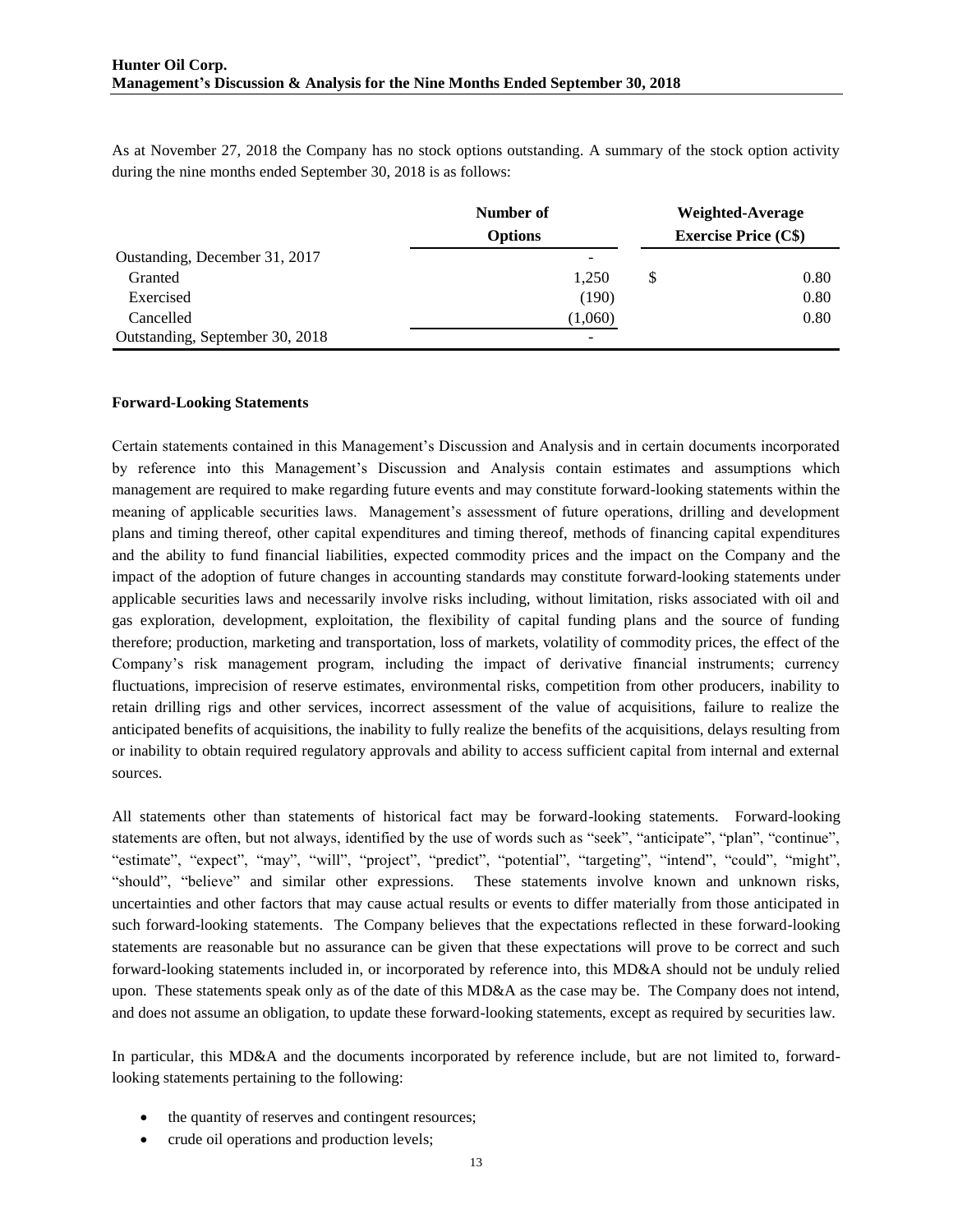- capital expenditure programs, including drilling programs, asset retirement and abandonment activities and pipeline construction projects, and the timing and method of financing thereof;
- projections of market prices and costs;
- supply, demand and pricing for crude oil;
- expectations regarding the Company's ability to raise capital and to continually add to reserves through acquisitions and development
- drilling inventory, drilling plans and timing of drilling, re-completion and tie-in of wells;
- plans for production facilities construction and completion and the timing and method of funding thereof;
- productive capacity of wells, anticipated or expected production rates and anticipated dates of commencement of production;
- drilling, completion and facilities costs;
- results of various projects of the Company;
- timing of receipt of regulatory approvals;
- timing and effect of production increases and the related effect and timing on operating costs per BOE;
- ability to lower cost structure in certain projects of the Company;
- growth expectations within the Company;
- $\bullet$  timing of development of undeveloped reserves;
- the tax horizon and tax related implications of the Company;
- supply and demand for oil;
- the performance and characteristics of the Company's oil and natural gas properties;
- the Company's acquisition strategy, the criteria to be considered in connection therewith and the benefits to be derived therefrom;
- the impact of federal and state governmental regulation on the Company, either directly or relative to other oil and gas issuers of similar size;
- realization of the anticipated benefits of acquisitions and dispositions;
- weighting of production between different commodities;
- expected levels of royalty rates, production and workover costs, office field expenses, general and administrative costs, costs of services and other costs and expenses
- benefits or costs related to settlement of financial instruments; and
- treatment under government regulation and taxation, including hydrocarbon taxation regimes

This forward-looking information is based on a number of assumptions and factors, including, but not limited to, the following:

- assumptions set out herein and in the Company's most recently filed Form 51-101F1 oil and gas report;
- stability in the credit markets and continued willingness of lenders to lend capital to issuers such as the Company;
- continuing availability of funds for capital expenditures through internally generated cash and/or equity raises and debt raises;
- stability of political and fiscal regimes in the countries in which the Company operates;
- ability of the Company to hold mineral leases and projects in which it has interests and to find suitable industry partners to assume or share capital expenditure requirements necessary to keep various of the Company's projects in good standing, if and as needed;
- stable future costs;
- availability of equipment and personnel when required for operations;
- future strong demand for oil;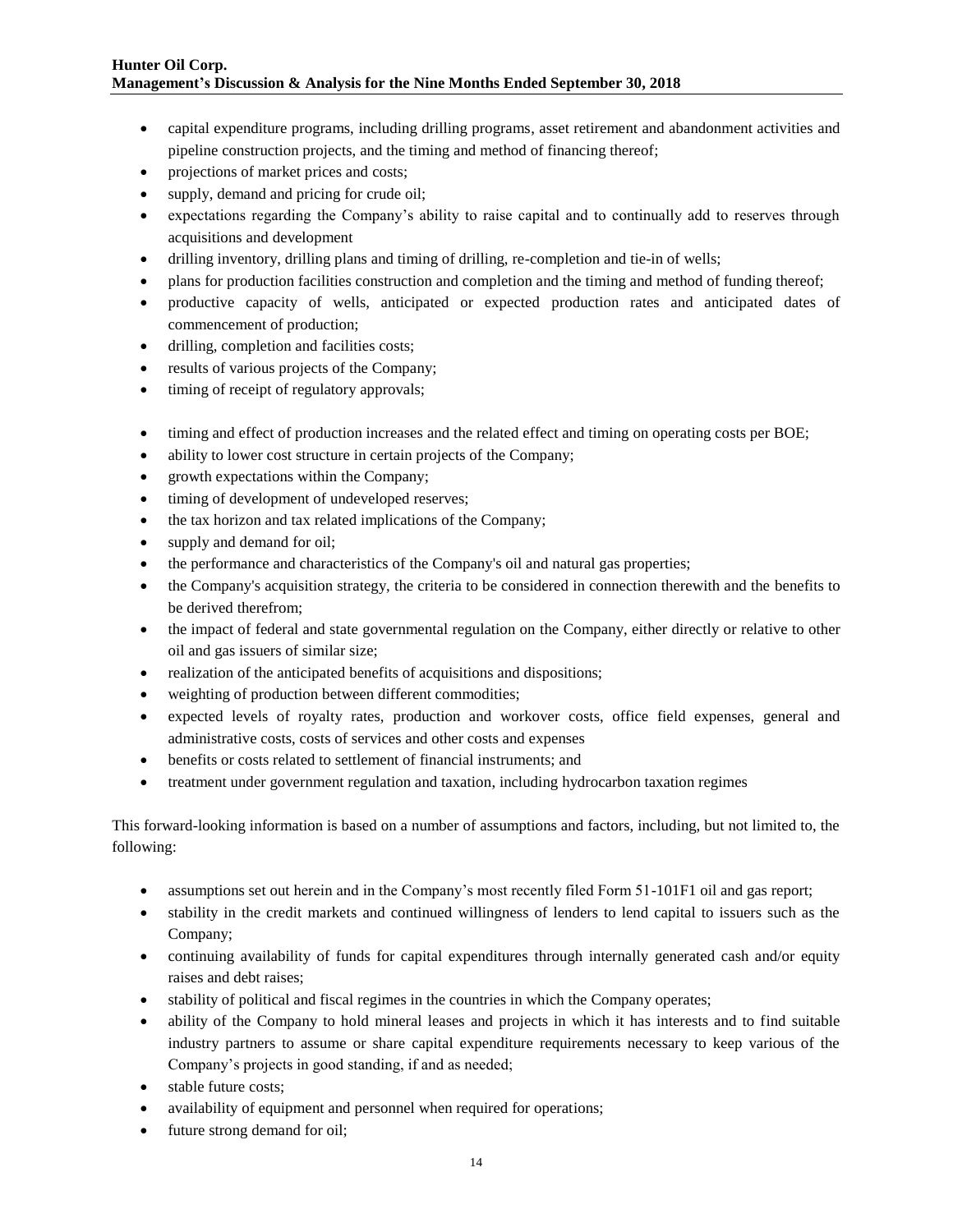- that the Company will not experience unforeseen delays, unexpected geological, environmental or other natural occurrences, equipment failures, permitting delays or delays in procurement of required equipment or personnel;
- that the Company will not experience labor or contract disputes;
- that the Company's financial condition and development plans and those of its co-venturers will not substantially change;
- the assumptions underlying reserve estimates;
- that indications of early results are reasonably accurate predictors of the prospectiveness of the hydrocarbon bearing strata;
- that environmental and other regulations affecting the Company will not substantially change and that required regulatory approvals will be available when required;
- that expected production from future wells can be achieved as modeled and that declines will match the modeling;
- that rates of return as modeled can be achieved;
- that reserve recoveries are consistent with management's expectations;
- that additional wells are actually drilled and completed;
- expectations and assumptions regarding future growth, results of operations, production, future capital and other expenditures (including the amounts, nature and sources of funding thereof);
- plans for, and results of, drilling activities; and
- assumptions regarding business prospects and opportunities.

Although the Company believes that the expectations reflected in the forward-looking statements are reasonable, there can be no assurance that such expectations will prove to be correct. The Company cannot guarantee future results, levels of activity, performance or achievements. Moreover, neither the Company nor any other person assumes responsibility for the outcome of the forward-looking statements. Many of the risks and other factors are beyond the Company's control, which could cause actual results to differ materially from those anticipated in these forward-looking statements as a result of risk factors as set forth, but not limited to, those below and elsewhere in this MD&A:

- volatility in market prices for oil;
- liabilities and risks inherent in oil operations;
- uncertainties associated with estimating reserves;
- competition for capital, acquisitions of reserves, undeveloped lands and skilled personnel;
- incorrect assessments of the value of acquisitions;
- incorrect assessments of the recoverability of asset costs and investments;
- geological, technical, drilling and processing problems; and
- governmental, regulatory and taxation regimes.